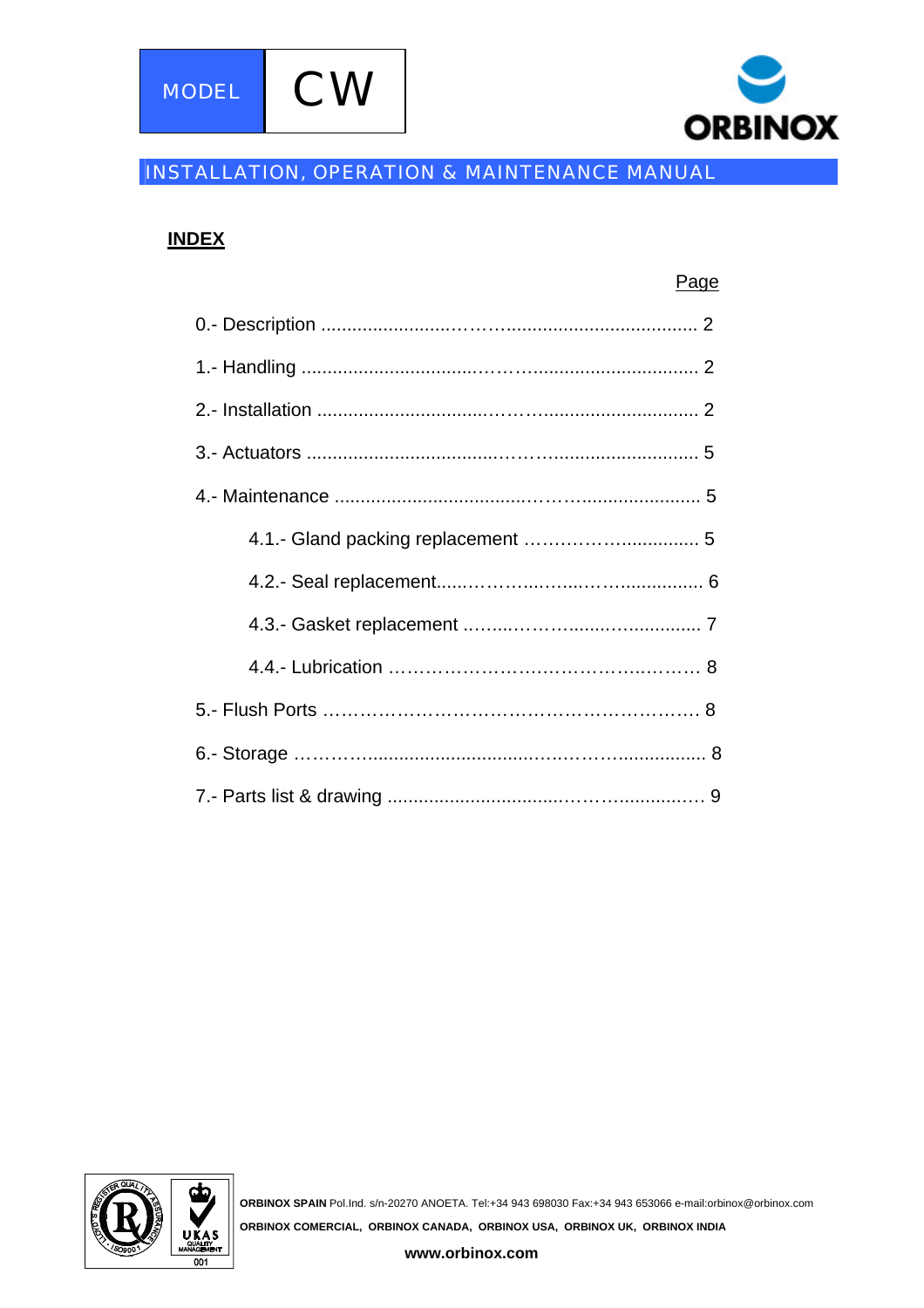



### 0.- DESCRIPTION

The CW model knife gate is a bonneted, uni-directional valve with full flange. It is designed to work with high-pressure fluids.

### 1.- HANDLING

When handling an Orbinox valve please pay attention to the following points:



- **Do NOT attach lifting gear to the valve actuators or gate guards**. They are not designed to bear the weight, and could easily be damaged.
- **Do NOT lift the valve by the valve bore**. This can cause damage to the seating surfaces and seals.

Ideally when using lifting gear to move an Orbinox valve, it should be supported by two or more eyebolts screwed into the tapped fixing holes in the valve body.

#### **SAFETY WARNING:**

- Check that the lifting gear is rated to carry the weight of the valve.
- Make sure the eyebolts have the same thread as the boltholes and that they are well secured.

During installation it is recommended to lift the valve via soft straps. These can be to the upper part of the valve body.

# 2.- INSTALLATION

To avoid personal injury or damage to property from the release of process fluid:

- Those in charge of handling and maintenance of the valve must be qualified and trained in valve operations.
- Use appropriate personal protection equipment (gloves, safety shoes, etc).
- Shut off all operating lines to the valve and place a warning sign.
- Isolate the valve completely from the process.
- Release process pressure.
- Drain the process fluid from the valve.

Before installation, inspect the valve body and components for any damage that may have occurred during shipping or storage. Make sure the internal cavities within the valve body are clean. Inspect the pipeline and mating flanges, making sure the pipe is free of foreign material and that the flanges are clean.

The valve is unidirectional. It should be installed with pressure exerted against the seat. The words "SEAT SIDE" are marked on the valve body to indicate the position of the valve seat. Installation and the correct orientation with respect to the direction of the flow is the responsibility of the user.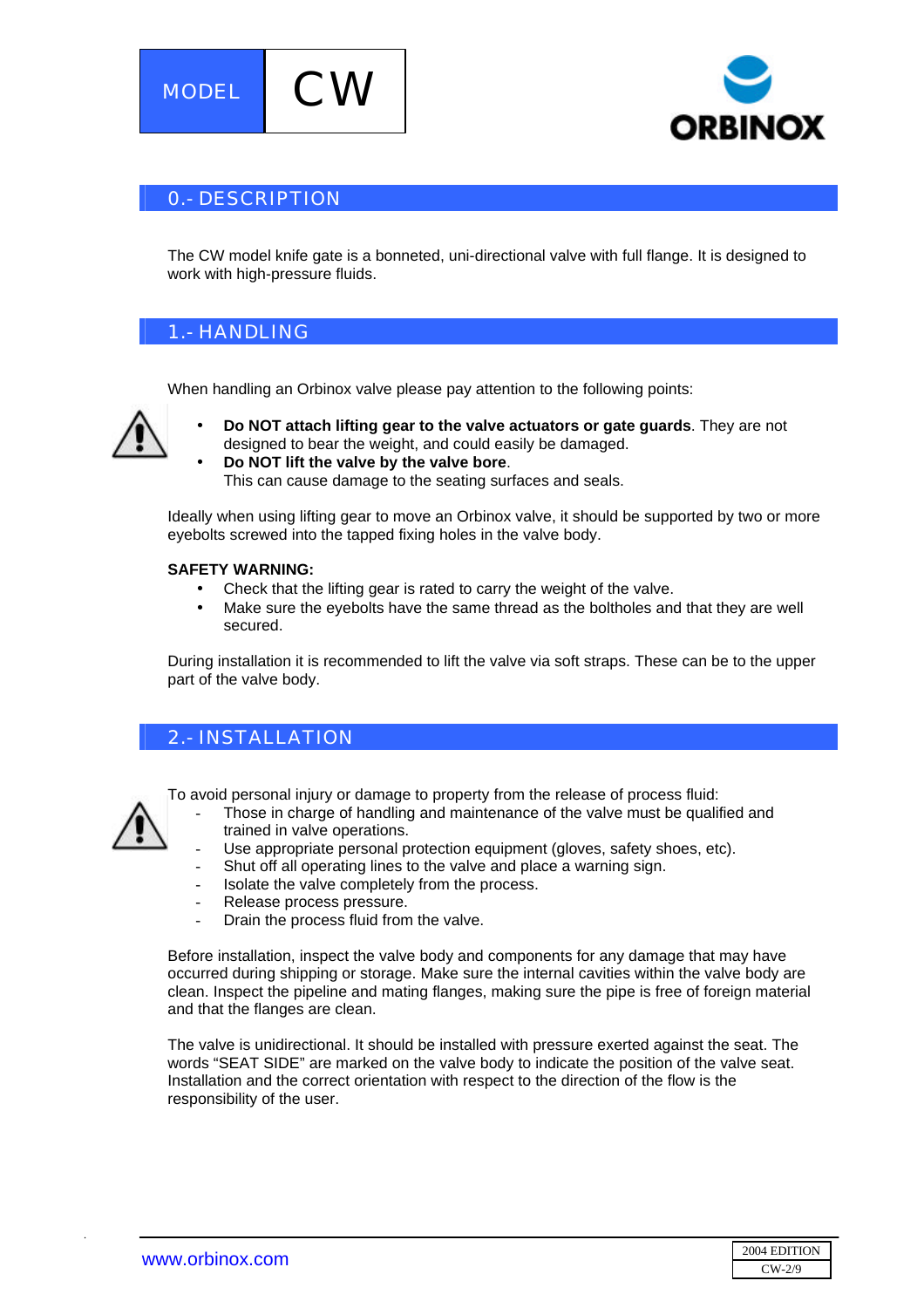



It should be noted that the direction of flow and differential pressure, do not always coincide.



Special care should be taken to maintain the correct distance between the flanges and to ensure that they are parallel to the valve body. Incorrect alignment of the valve can cause deformations, which can lead to difficulties in operation.

The following table gives the maximum torque values for the valve fixing bolts. Also shown is the maximum depth (T) allowed for the tapped blind boltholes drilled into the valve body.

| <b>DN</b>      |  |                 |    |                 |             |    |    |    |    |    |    | 80 100 125 150 200 250 300 350 400 450 500 600 700 800 900 1000 |
|----------------|--|-----------------|----|-----------------|-------------|----|----|----|----|----|----|-----------------------------------------------------------------|
| $T$ (mm) 13 13 |  | 13 <sub>1</sub> | 13 | 18 <sup>1</sup> | 18 21 25 25 |    |    |    | 25 | 25 | 35 |                                                                 |
| Ka.m           |  |                 |    |                 |             | 15 | 15 | 19 | 19 | 23 |    |                                                                 |

The valve can be mounted in any position with regard to the pipe. However, it is advisable to place it vertically in horizontal pipeline (A) if the installation allows it. (Please consult the technical department at Orbinox).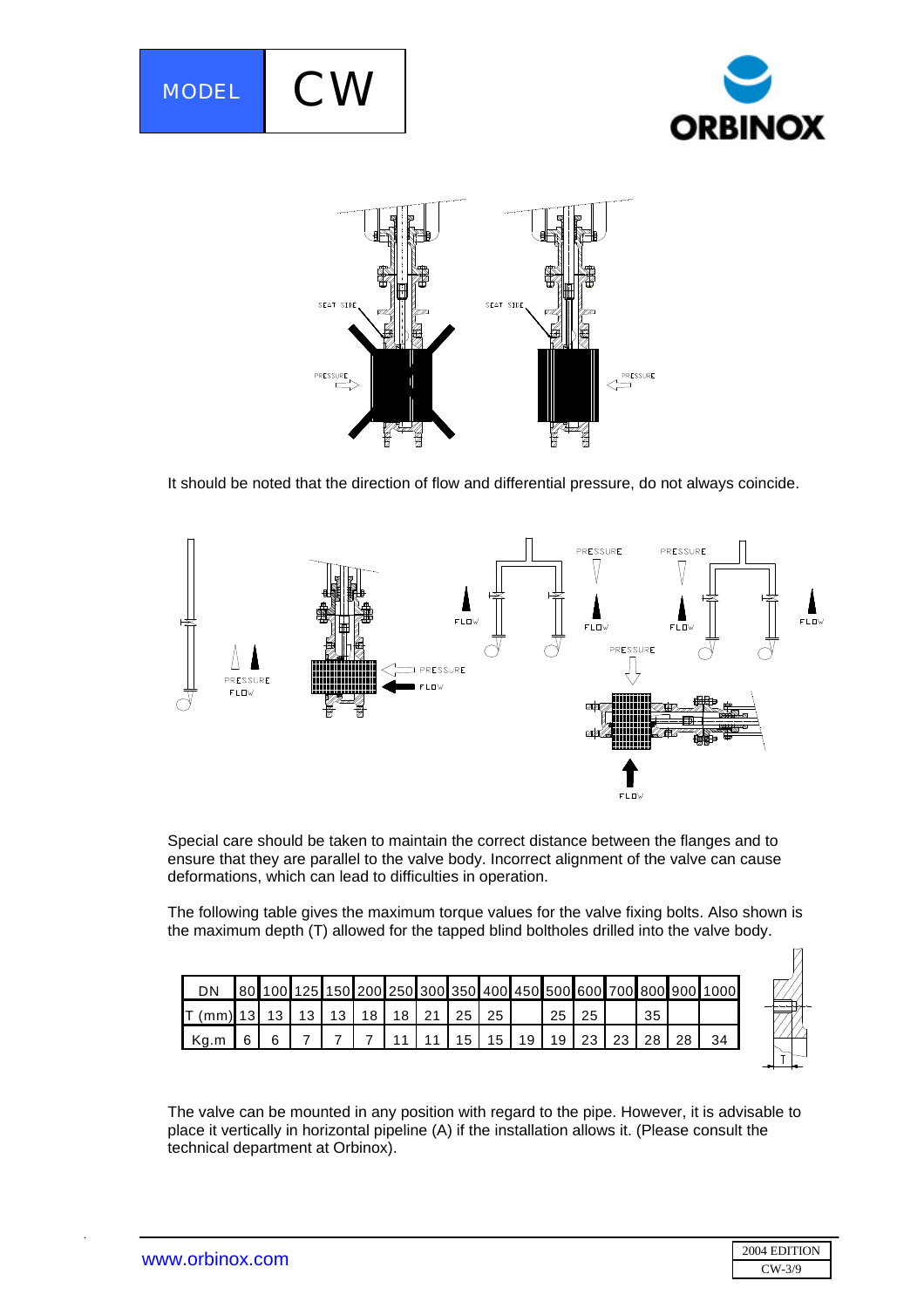



With larger diameters (> 300 mm), heavy actuators (pneumatic, electric, etc.), or with the valve installed horizontally (B) or at an angle (C) on a horizontal pipeline, the installation will require the construction of suitable supports. (See the following diagram and consult the technical department at Orbinox).



*\* For these positions please consult Orbinox.* 

In vertical pipelines, the construction of suitable supports is always required (for further information please consult the technical department at Orbinox).

Once the valve is installed, test that the flanges have been fastened correctly and that all electrical and/or pneumatic connections have been properly made.

Where electric accessories are mounted on the valve (i.e. solenoid valves, electro-pneumatic positioners, etc.), the valve must be earthed correctly before being put into operation.

First, operate the valve with no flow in the pipeline. Then test operation and valve seal with flow. It should be noted that the packing material might settle in shipping/storage, which can cause minor leakage. This can be remedied by tightening the gland follower (5) during installation. Once performance has been tested, the valve can be put into operation.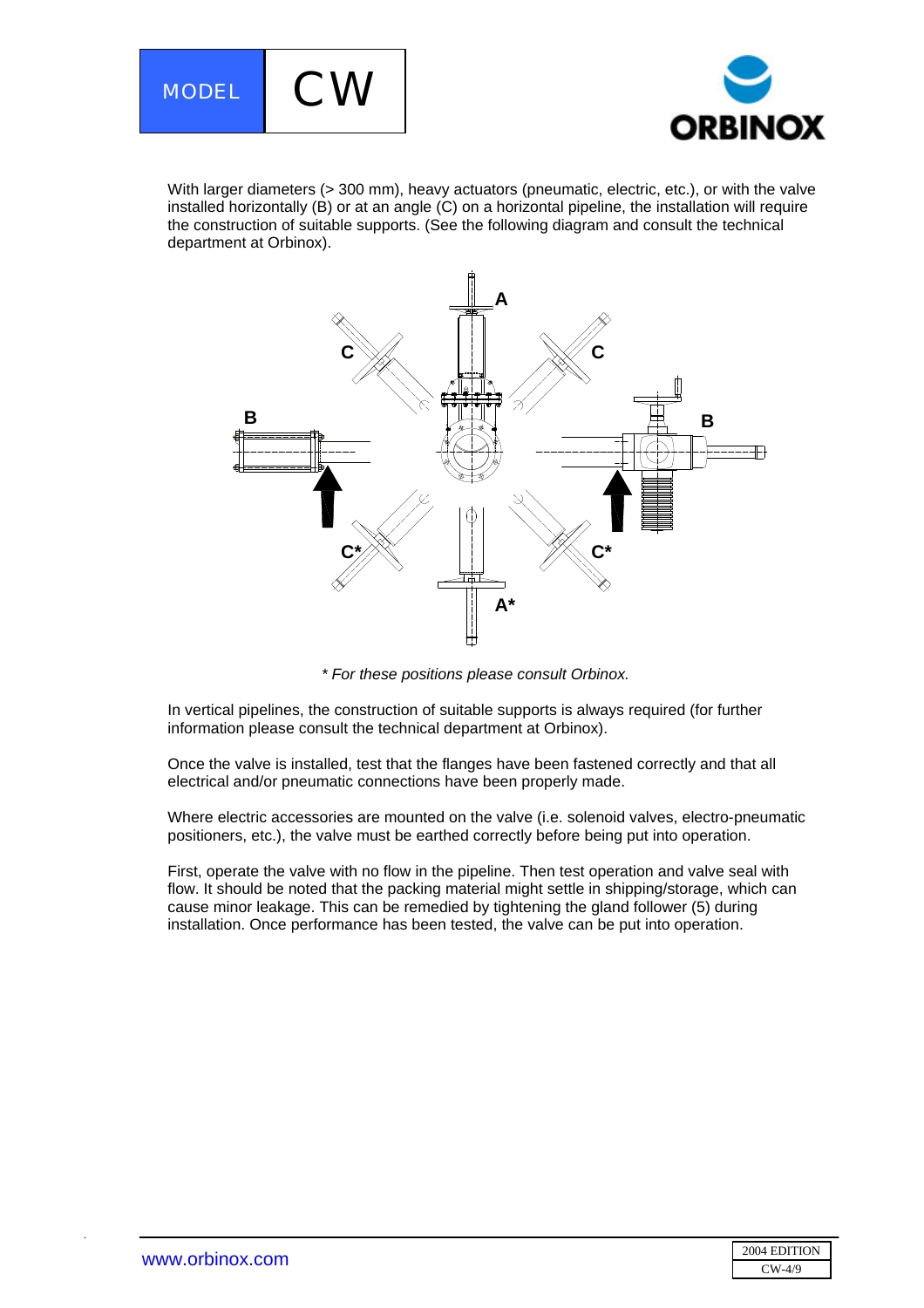



# 3.- ACTUATORS

#### 3.1.- Handwheel

To open the valve turn the handwheel (11) anticlockwise. To close turn the handwheel clockwise.

#### 3.2.- Pneumatic

Valves are usually supplied with a double acting pneumatic actuator although, upon request, we can supply single-acting actuators. In both cases, the inlet air pressure should be, between 3,5 to 10  $\text{Kg/cm}^2$ .

It is essential for a good maintenance of the cylinder that air should be well dried, filtered and lubricated.

It is recommended to actuate the cylinder 3-4 times before the start up, once it is installed in the pipeline.

#### 3.3.- Electric actuator

Depending on the type or make of the electric actuator, specific instructions (i.e. a manufacturer's manual) will be supplied.

### 4.- MAINTENANCE

To avoid personal injury or damage to property from the release of process fluid:

- Those in charge of handling and maintenance of the valve must be qualified and trained in valve operations.
	- Use appropriate personal protection equipment (gloves, safety shoes, etc).
- Shut off all operating lines to the valve and place a warning sign.
- Isolate the valve completely from the process.
- Release process pressure.
- Drain the process fluid from the valve.

The only maintenance required is to change the gland packing (4) or the seal (3) if the valve is a resilient seated type.

The life of these elements will depend on the working conditions of the valve such as: pressure, temperature, abrasion, chemical action, number of operations, etc.

#### 4.1. - Replacement of the gland packing (4):



.

Although the design of the valve bonnet allows the stuffing box of the bonnet to be sealed from below, we advise that the valve is depressurised prior to beginning any maintenance.

- 1) Open the valve fully, to tighten the stem against the stuffing box.
- 2) Remove gate guards (if the valve has them).
- 3) Loosen the nuts of the gland follower (5) and remove it. (Photo 1)
- 4) Remove the old packing (4) and clean the stuffing box.
- 5) Insert the new packing rings (4), making sure that the ring joints alternate (the first on one side of the gate, the next on the other and so on). (Photo 2)
- 6) Once the necessary packing rings (4) have been inserted, proceed with a steady initial tightening, of the gland follower (5). (Photo 1)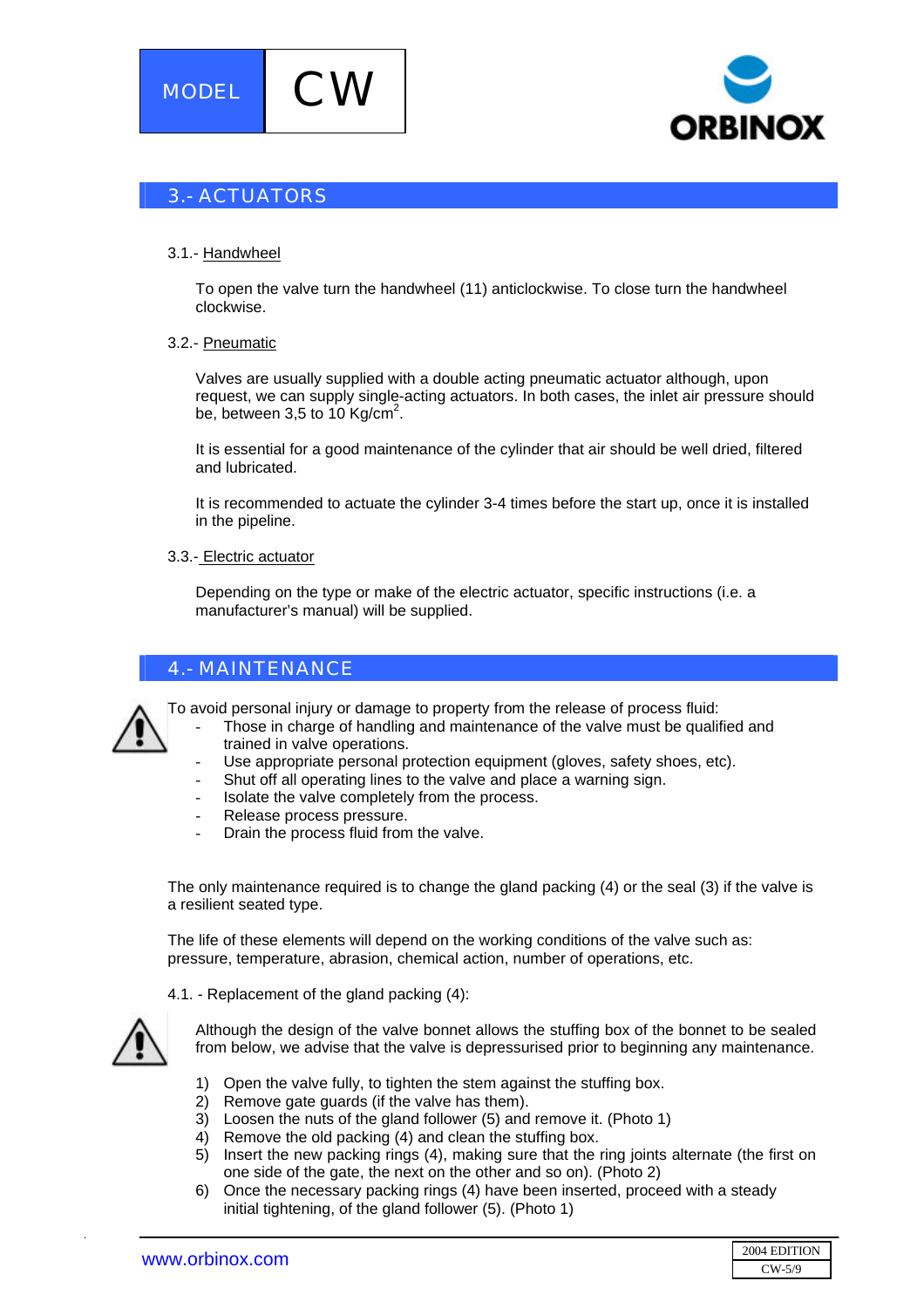





Photo 1 Photo 2

- 7) Remount the gate guards (if the valve has them).
- 8) Carry out some operations with a loaded circuit and then re-tighten the gland follower (5) to prevent leakage.
- 4.2.- Replacement of the seal (3) (only applicable to resilient seated valves):
	- 1) Remove the valve from the pipeline.
	- 2) Remove the seal retainer ring (10) which support the seals (3).
	- 3) Remove the worn seal (3) and clean the seal housing.
	- 4) Once the new seal (3) is cut according to size, insert it into the seat housing (making sure that the union of the seal is at the top). (Photos 3 and 4)

Seal lengths





Photo 3 Photo 4

- 5) Insert the seal retainer ring (10) by hammering gently around the edge. (Photos 5 and 6)
- 6) Open and close the valve two or three times before returning it to the installation.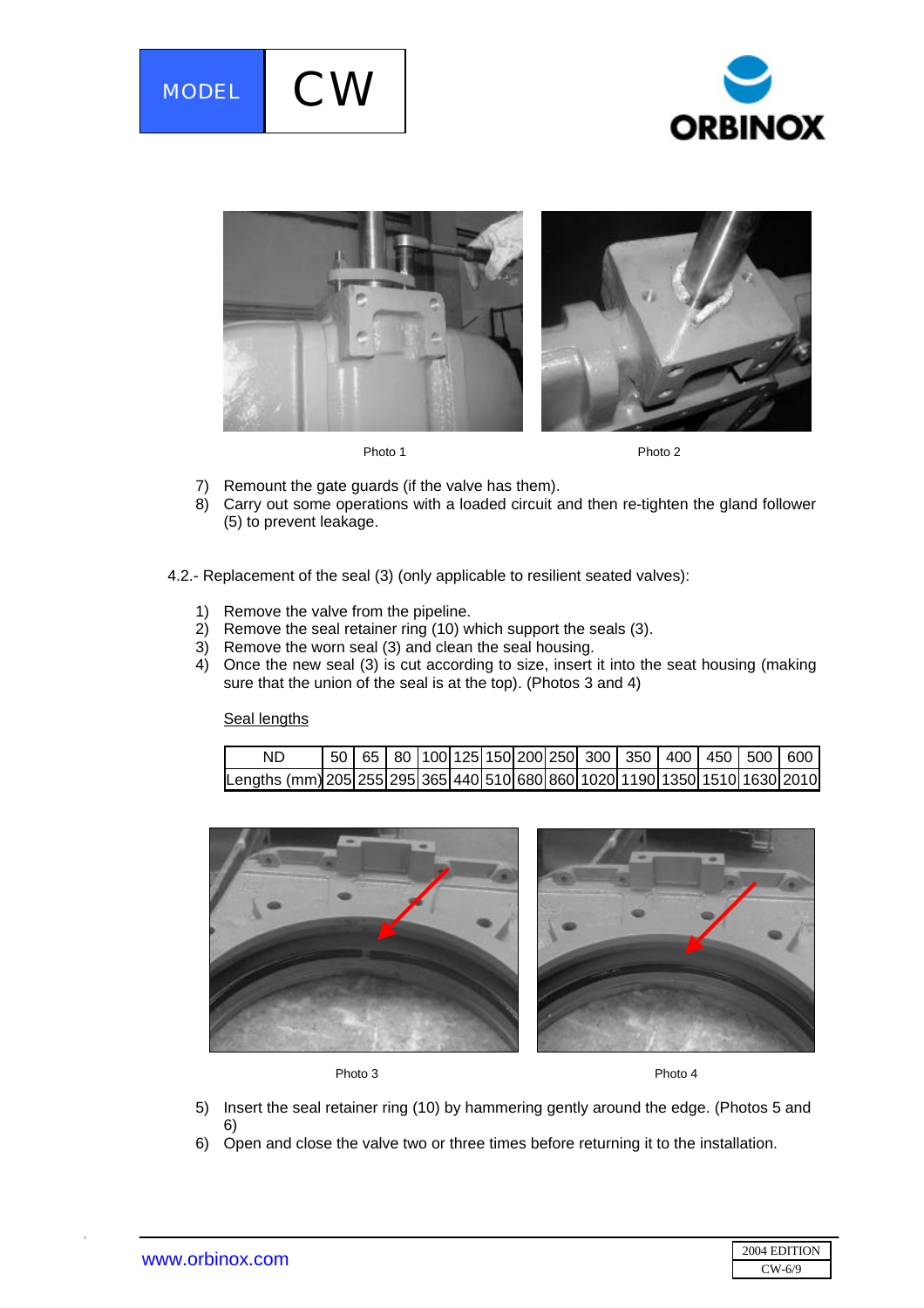







- 4.3. Replacement of the gasket (7):
	- 1) Remove the valve from the pipeline.
	- 2) Loosen the nuts between the body (1) and the bonnet (13). (Photo 7)
	- 3) Lift the bonnet (13), until the gate  $(2)$  is free. (Photo 8)







4) Change the gasket (7), between body (1) and bonnet (13). (Photo 9)





- 5) Remount the bonnet onto the valve (with the gate cleaned), and screw it into the body (1). (Photos 8 and 7)
- 6) Open and close the valve two or three times before returning it to the installation.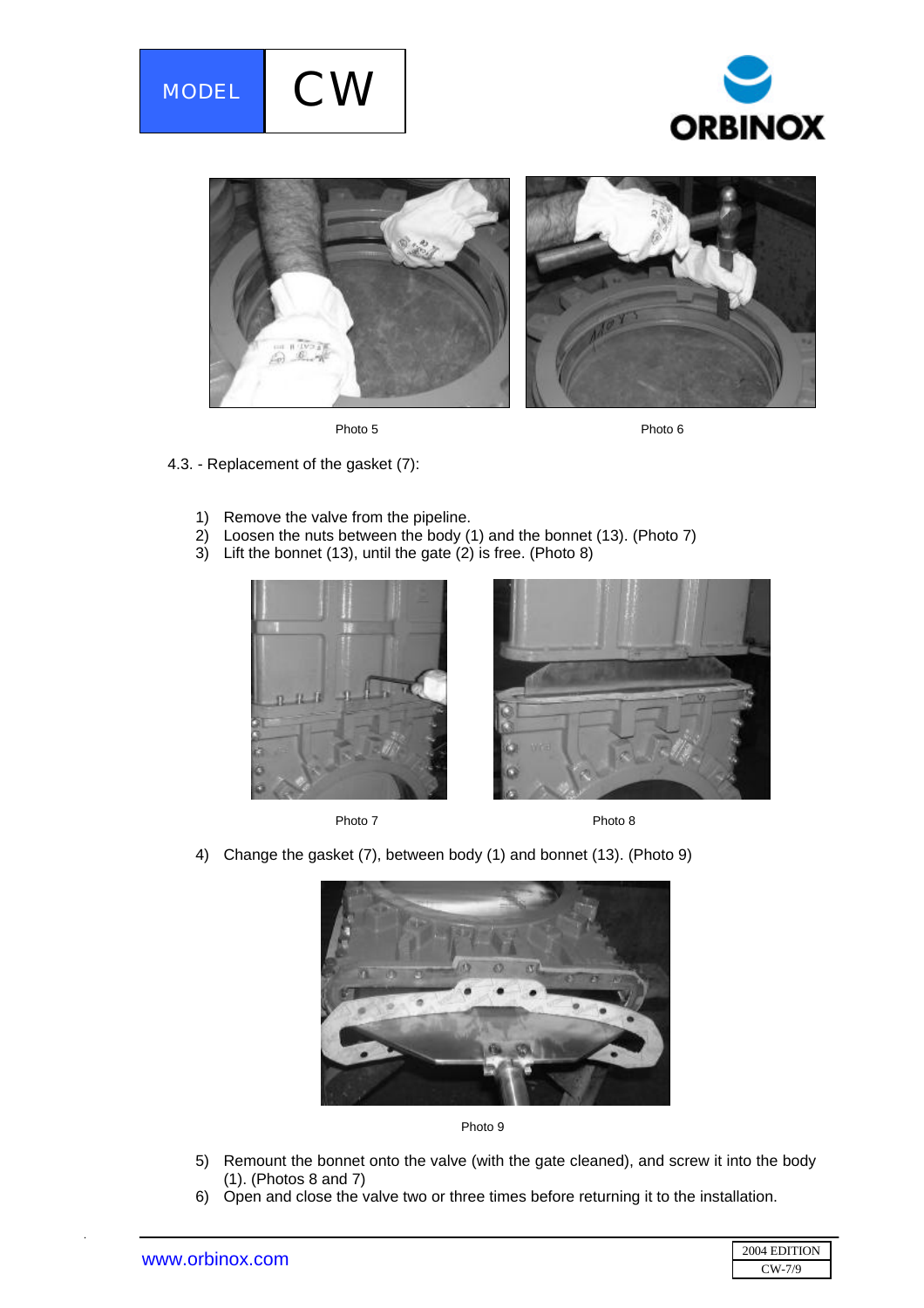



#### 4.4. - Lubrication:

Twice a year, it is recommended to remove the protection cap (12) and fill up the stem protector (15) halfway with a calcium-based grease with the following characteristics: highly water resistant, low ash content, and excellent adherence.

## 5.- FLUSH PORTS

The valves come fitted with flush ports (14) to allow connection to a cleaning system to flush the bonnet with water or air. The ports are plugged with threaded metal plugs. These can be removed for connection to a cleaning system, or for flushing the bonnet in the event of a blockage.

## 6.- STORAGE

For long periods it is recommended to store the valves in a well-ventilated room. Valves should not be exposed to temperatures higher than 30ºC, as some soft seal materials can be damaged when exposed to higher temperatures.

If outdoor storage cannot be avoided, cover the valve and protect it from sources of heat or direct sunlight. Provide good ventilation to avoid moisture.